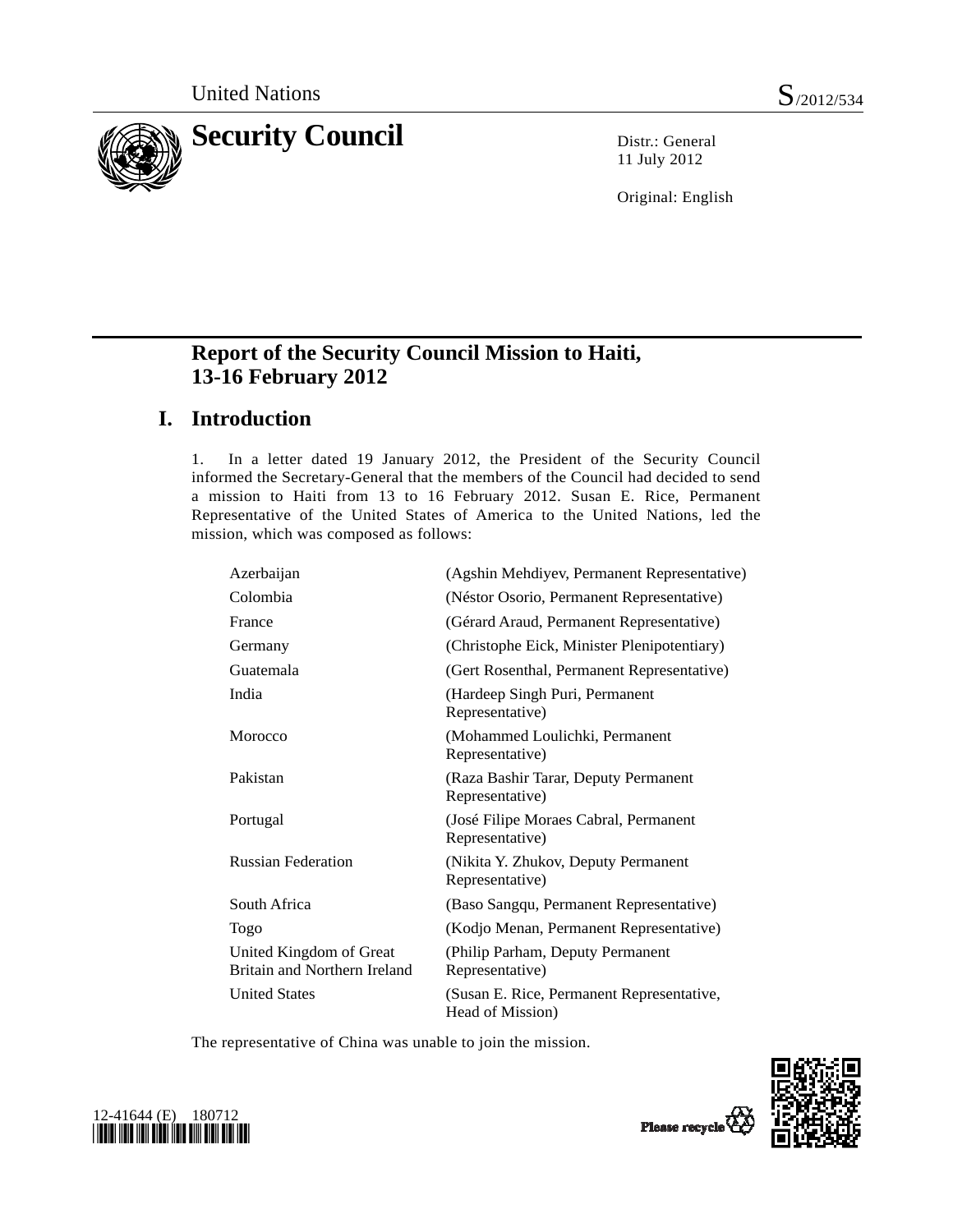2. The primary purpose of the mission, as set out in its terms of reference, was to reaffirm the commitment of the Security Council to assist the Government and people of Haiti to rebuild their country, to consolidate peace, democracy and stability and to promote recovery and sustainable development, recognizing that Haiti has made considerable strides since the tragic earthquake of 12 January 2010 yet continues to face significant security, humanitarian and development challenges. The mission also wished to express the full support of the Security Council for the United Nations Stabilization Mission in Haiti (MINUSTAH) and to assess the progress made in the implementation of its mandate.

3. This was the third visit of the Council to Haiti since the establishment of MINUSTAH in 2004, the Council having previously visited in April 2005 and March 2009. The terms of reference of the mission, which were agreed on 6 February 2012, and its programme of work are contained in annexes I and II to the present report.

4. The mission left New York on 13 February and returned on 16 February. The mission met with the President of Haiti, Michel Joseph Martelly, the Prime Minister, Garry Conille, the Minister for Foreign Affairs, Laurent Lamothe, the Minister of Justice and Public Security, Pierre Michel Brunache, the Minister of the Interior, Thierry Mayard-Paul, and a number of other senior Government officials; the President of the Chamber of Deputies and other members of Parliament; representatives of civil society; and local officials of the Nippes and North Departments. The mission also met with senior MINUSTAH officials including Mariano Fernández, Special Representative of the Secretary-General in Haiti; Major General Luiz Ramos, Force Commander; and Marc Tardif, Police Commissioner.

5. The mission visited Port-au-Prince, Miragoâne (Nippes Department), Léogâne (West Department), Cap-Haïtien (North Department) and the Caracol industrial site (North-East Department). The mission also visited various MINUSTAH military and police facilities, including the Delmas 33 police station, as well as the Carradeux camp for internally displaced persons and a cholera treatment centre in Port-au-Prince.

### **II. Key issues**

#### **Overall security situation**

6. While the overall security situation in Haiti has remained stable, albeit fragile, and political violence was largely absent, the mission noted that occasional violent incidents continue to occur, including violent demonstrations, shootings involving small firearms, sexual and gender-based violence and a range of crimes. Instances of civil unrest continue to be linked primarily to political uncertainties and socioeconomic grievances. In the light of the persistent political tensions described below, an increase in politically motivated violence cannot be ruled out. During the visit of the Council, a number of sporadic and limited civil demonstrations occurred and appeared to be timed to coincide with the visit. Those demonstrations centred on allegations of misconduct by MINUSTAH personnel, as well as on allegations that MINUSTAH contingents had introduced cholera to Haiti. The demonstrations took place without incident.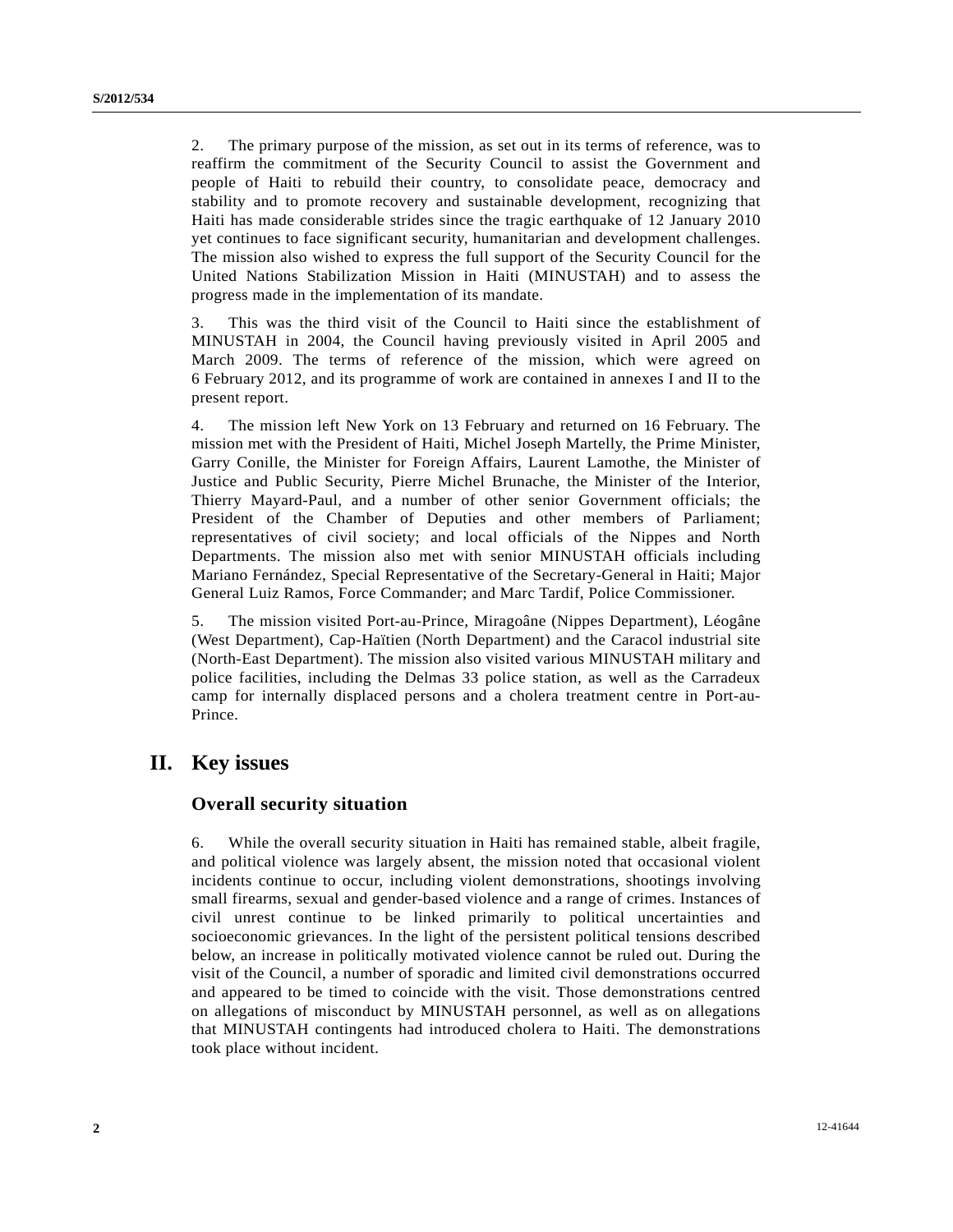7. The military component of MINUSTAH has continued to play its role in the maintenance of overall security and stability, including during electoral processes. It has taken an active part in various anti-crime operations such as "Operation Hope" in Port-au-Prince, which was carried out jointly with the Haitian National Police and the MINUSTAH police component in October 2011. Haitian and MINUSTAH interlocutors informed the mission that recent joint security operations demonstrated an improved level of integration between the Haitian National Police and MINUSTAH police and military components. In this regard, the mission noted that MINUSTAH police and military components have established procedures to ensure that the Haitian police lead any joint operations. The mission met with the heads of military contingents.

8. The continued stability, in particular in some parts of Haiti, has enabled MINUSTAH to initiate a partial withdrawal of the post-earthquake surge of military and police components. MINUSTAH formed police units have taken on increased security responsibility following those withdrawals. During its visit to Miragoâne, the mission was briefed on the transfer of responsibility from Uruguayan military forces to a Bangladeshi formed police unit and witnessed their effectiveness. Overall, the local unit of the Haitian National Police expressed satisfaction with its new partnership with the formed police unit. The mission noted the increased potential for collaboration offered by the transfer of responsibility from an international military force to an international police force. The mission observed, however, that critical capabilities, most importantly in the area of crowd control, remain underdeveloped and that the presence of the Haitian National Police in the regions remains inadequate, thus requiring continued support. The Haitian National Police and the Bangladeshi formed police unit provided the mission with a demonstration of joint crowd-control operations.

9. Although the performance of the Haitian National Police has been slowly improving, the mission noted that it still lacks the quantity and quality of personnel necessary to assume full responsibility for internal security. The capacity of the Haitian police force, which currently stands at approximately 10,000 officers, was further enhanced with the graduation in May 2011 of the twenty-second promotion class of cadets. The pace of recruitment, vetting and training, however, has been unsatisfactory. The mission was informed that the start of training for the next group of cadets was delayed owing to funding shortfalls and other administrative difficulties. The mission heard accounts that the slower-than-expected pace of development of the Haitian police risks fuelling support among certain Haitian sectors for the near-term creation of a national army.

10. The security situation in camps for internally displaced persons has shown signs of improvement. MINUSTAH police, in co-location with the Haitian National Police, maintain a 24-hour security presence and robust patrols in seven high-risk camps and conduct daily rotational patrols in approximately 150 so-called "non-permanent" camps. The presence of MINUSTAH police facilitates the registration of complaints and grievances by residents. Incidents of sexual and gender-based violence remain prevalent, however, and many women still do not feel safe in the camps; even though reporting of such crimes has increased, significant underreporting continues.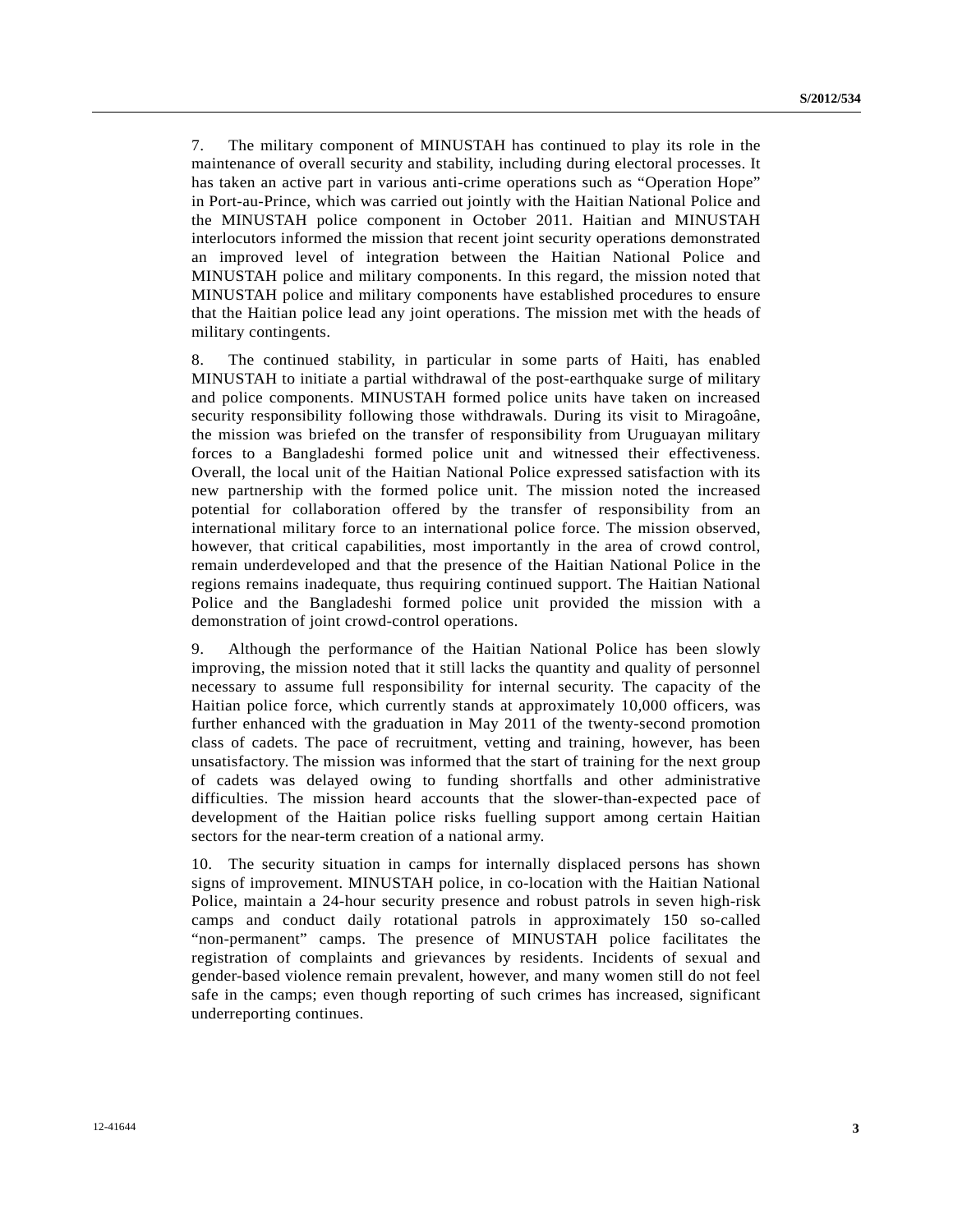#### **Political situation**

11. The members of the Security Council found the current political situation disturbing, as it is marked by dysfunction within the executive branch and by deep divisions between the latter and Parliament. Despite the important achievement of having successfully managed a transfer of power from one democratically elected president to another from the opposition party in 2011, the situation continues to be marred by increasing tensions between the executive and legislative branches of Government, who have, so far, failed to develop a constructive relationship.

12. In particular, since the President took office in May 2011 and the Prime Minister in October 2011, the new authorities have not initiated the process leading to the holding of long-delayed local and senatorial elections. The Government has also remained unclear regarding its intentions with respect to resolving the lingering controversy over the promulgation of constitutional amendments. Finally, four months into the new budget year, Parliament has yet to debate or endorse a State budget.

13. During the meeting with members of Parliament, the fraught nature of executive-legislative relations became apparent. Parliamentarians complained bitterly about the President's purported unwillingness to cooperate with Parliament and clearly stated their fear that Haiti risked losing the democratic gains made in recent years. Members of Parliament stressed the fact that the failure to pass muchneeded legislation was due to the unwillingness of the executive branch to propose new laws. The mission noted that the attention of the Parliament appeared to remain focused on the investigation into allegations that various Government officials, including President Martelly, hold multiple citizenship. The mission urged the legislators to open a constructive dialogue with the President and the executive branch on a common agenda for the country. Parliamentarians shared frank and mostly critical views on MINUSTAH. They called for the mission to compensate cholera victims and to swiftly punish those within MINUSTAH responsible for incidents of sexual exploitation and abuse of Haitians.

14. The mission found that President Martelly is focused is on tackling the manifold challenges of the country, such as education, job creation and environmental protection. In a meeting with the mission, the President outlined a vision for his country focused on the need to change the image of Haiti in order to attract investment, create jobs and promote sustainable economic growth. The mission heard the President's warning that a number of political spoilers, including members of Parliament, were intent on creating instability in a bid to derail his vision. The President also insisted on the reinstatement of the Haitian army as one of the pillars of his vision and a key benchmark for the eventual withdrawal of MINUSTAH. In that regard, the Security Council mission underscored the importance of completing the reform and strengthening of the Haitian National Police as a fully viable security force.

15. Meanwhile, the Prime Minister appeared increasingly marginalized during the visit. Despite his well-articulated agenda and willingness to engage positively with the various political actors, his position seemed that of an outsider within his own Government. During the visit, numerous interlocutors told the mission that they expected him to resign soon or be forced from office. The Prime Minister subsequently resigned on 24 February 2012.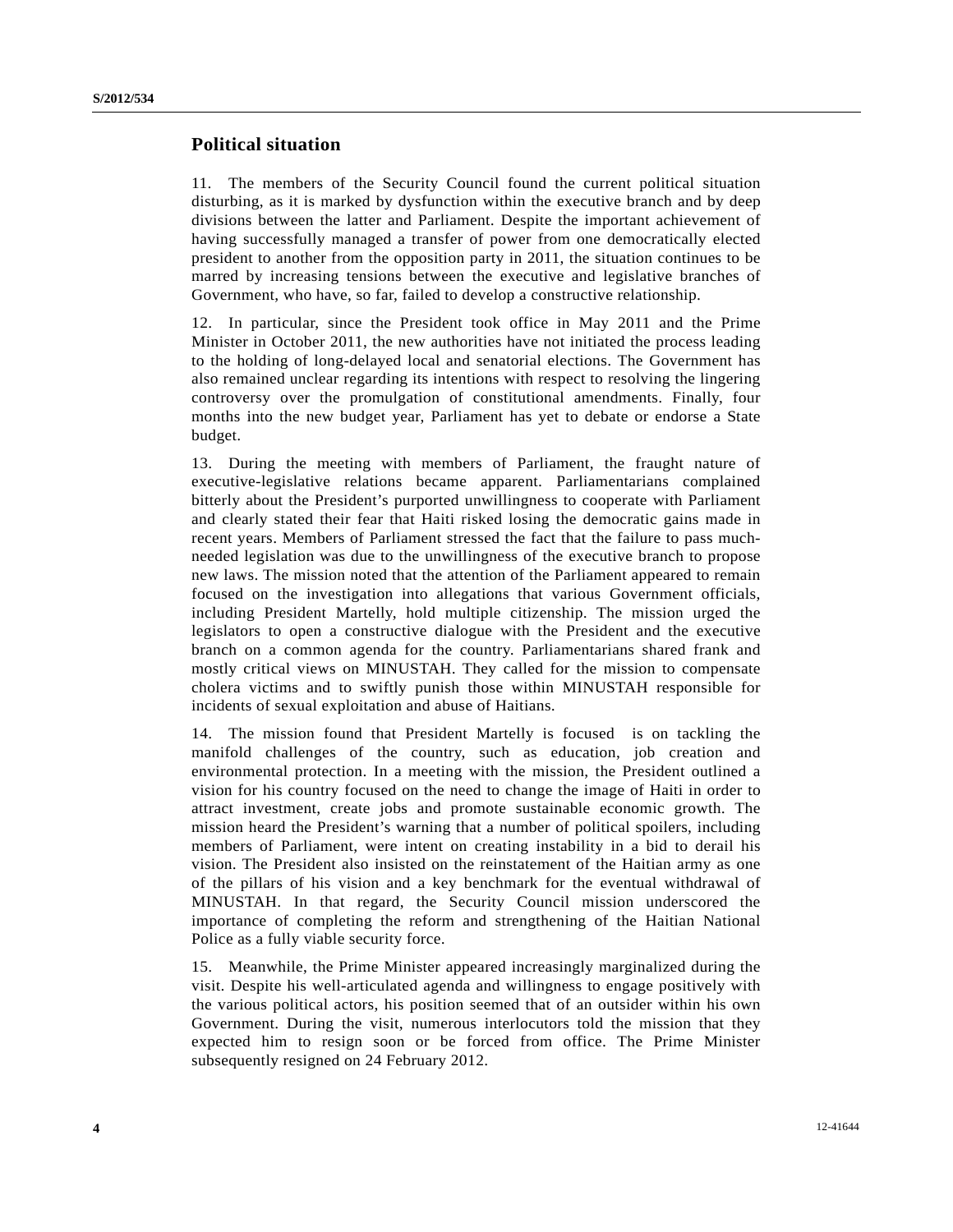16. With those tensions and challenges, it was clear that the political situation remains one of the main sources of potential instability and one of the fundamental obstacles to reconstruction and development in Haiti.

#### **Rule of law and institutional development**

17. The weakness of Haitian institutions, particularly those responsible for the rule of law, remains one of the major obstacles to the long-term stability and development of the country. Of chief concern to the mission was the state of development of the Haitian National Police. United Nations police and Haitian National Police officials emphasized that, while progress had been halted by the earthquake, efforts to build the capacity of the institution had started anew with the relaunching of recruitment, training and vetting activities, as well as the construction of new premises to replace those damaged or destroyed in the earthquake. Those areas of cooperation were reflected in the new five-year Haitian National Police development plan 2012-2016 that was jointly drafted by the Haitian authorities and the MINUSTAH police component, with an emphasis on police professionalization, particularly for mid-level management, and gender-sensitivity training. Enhanced donor coordination was also a goal under the plan.

18. In quantitative terms, the current national police strength stands at 10,106 police officers, including 760 women. The mission noted with concern during its visit to the Haitian National Police Academy that the current pace of recruitment and training did not appear sufficiently sustained to allow the Haitian police to reach the target of 16,000 officers envisaged in the current draft of the Haitian National Police development plan. The mission heard differing estimates from different interlocutors on the number of Haitian National Police officers ultimately required, with estimates ranging from the 16,000 agreed in the development plan to 20,000 or 22,000. Training any fewer than 1,000 officers a year would prevent the institution from meeting that target. Yet the twenty-third promotion group, scheduled to begin its seven-month training in April 2012, consists of only 550 cadets. Moreover, commencement of training was delayed owing to miscommunication over funding between the Haitian authorities and key bilateral partners. Further causes of the delay included divergent views over the timing and duration of the course and class size.

19. With respect to the quality of the Haitian National Police, several interlocutors emphasized that mid-level management was being specifically targeted with a dedicated six-month training course, in addition to other specialized courses. The completion of the vetting and certification process, relaunched after many files had been lost in the earthquake, was also part of the development plan. Special mention was made of the training being provided to the national police on sexual and genderbased violence. Through this project, six MINUSTAH police officers were training Haitian investigators on how to investigate sexual crimes in a gender-sensitive manner. The Haitian police still lacked a proper plan to address sexual crimes, however, as well as adequate facilities: there were no private rooms for victims to report such crimes.

20. The lack of capacity of Haitian institutions responsible for other aspects of the rule of law was also of great concern. A visit to a judicial tribunal in Cap-Haïtien illustrated many of the challenges associated with the fair application of the law in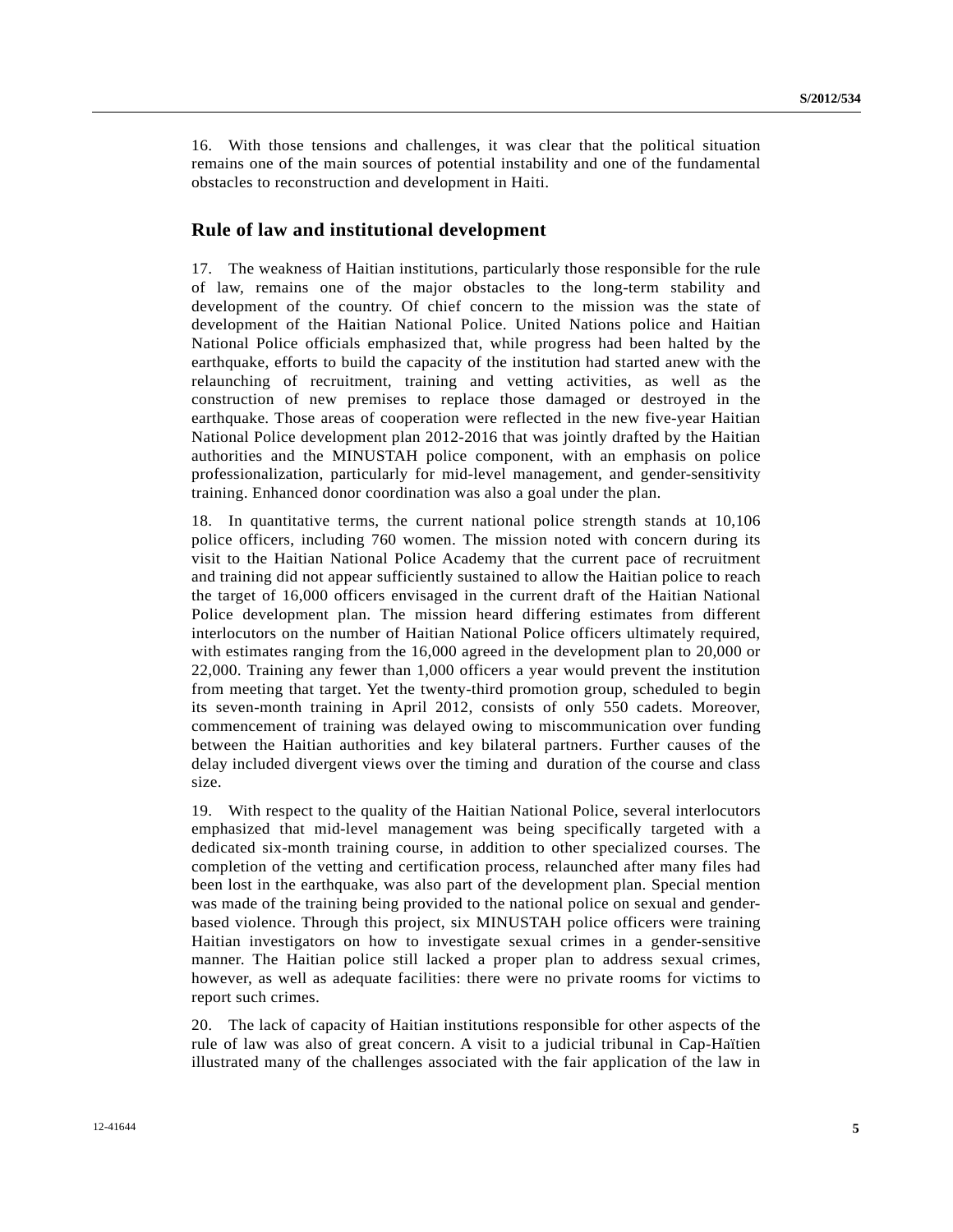Haiti. In their dialogue with the mission, the court judges and prosecutors stressed that inequities in access to justice were extremely problematic, as the average citizen often lacked the resources to hire a lawyer. Also raised was the issue of using French rather than Creole as the language of the courts. The judges responded that the translation provided was sufficient to ensure the fairness of proceedings. They acknowledged, however, problems of competence within their professional ranks and suggested that the school for magistrates needed to be strengthened. The judges and prosecutors also emphasized their lack of independence as a major challenge for the judicial system. Judges receive mandates from the executive branch and are under the authority of the Minister of Justice rather than that of the Supreme Court, raising concerns about the politicization of justice. Of note, during the mission, Mr. Martelly announced the nomination of four of the remaining five judges for open seats on the Supreme Court, leaving the court one nomination away from its full and proper functioning.

21. The mission also gained first-hand insight into the problems plaguing the Haitian corrections system. A visit to a prison in Cap-Haïtien was emblematic of the deficiencies plaguing the prisons in Haiti, such as extreme overcrowding, excessive pretrial detention, food and water shortages, non-separation of minors and adults and poor hygiene. Overcrowding was also apparent in the tiny pretrial detention cell on the premises of the tribunal. In their dialogue with the mission, the court judges stressed that issues of pretrial detention were outside their area of responsibility, as the matter fell under the purview of the Haitian National Police and the National Prison Administration. They did acknowledge, however, that the unwillingness of citizens to serve on juries had a negative impact on the timely holding of hearings, compounding delays. The Council mission noted with deep concern the inadequate facilities for the court and its shortage of qualified and trained personnel.

#### **Humanitarian situation and recovery from the earthquake**

22. The mission was able to see the remaining impact of the destruction and displacement caused by the earthquake and the progress made in removing rubble and rebuilding and resettling some of the displaced persons. A tour of downtown Port-au-Prince showed that a number of buildings had been utterly destroyed, including the Presidential Palace. At the same time, there had been a reduction of 119,000 (or 19 per cent of the total) in the number of displaced persons, as well as a reduction in the number of sites since June 2011.

23. Part of the progress was a result of greater efforts by the Government of Mr. Martelly to "resettle" the individuals living in camps. For instance, the mission was briefed on the "16/6" programme. The Government pilot programme, supported by MINUSTAH, sought to rehabilitate 16 neighbourhoods through the reconstruction of improved housing, the provision of access to basic services to the community and the creation of income-generating opportunities. In parallel, the project aimed to facilitate the return and relocation of the displaced people currently living in six camps, hosting about 5,000 households, to the 16 districts, spread over the municipalities of Port-au-Prince, Pétionville and Delmas. Mr. Martelly also made reference to another project, funded by Canada, to move 20,000 people out of the Champ de mars camp in central Port-au-Prince.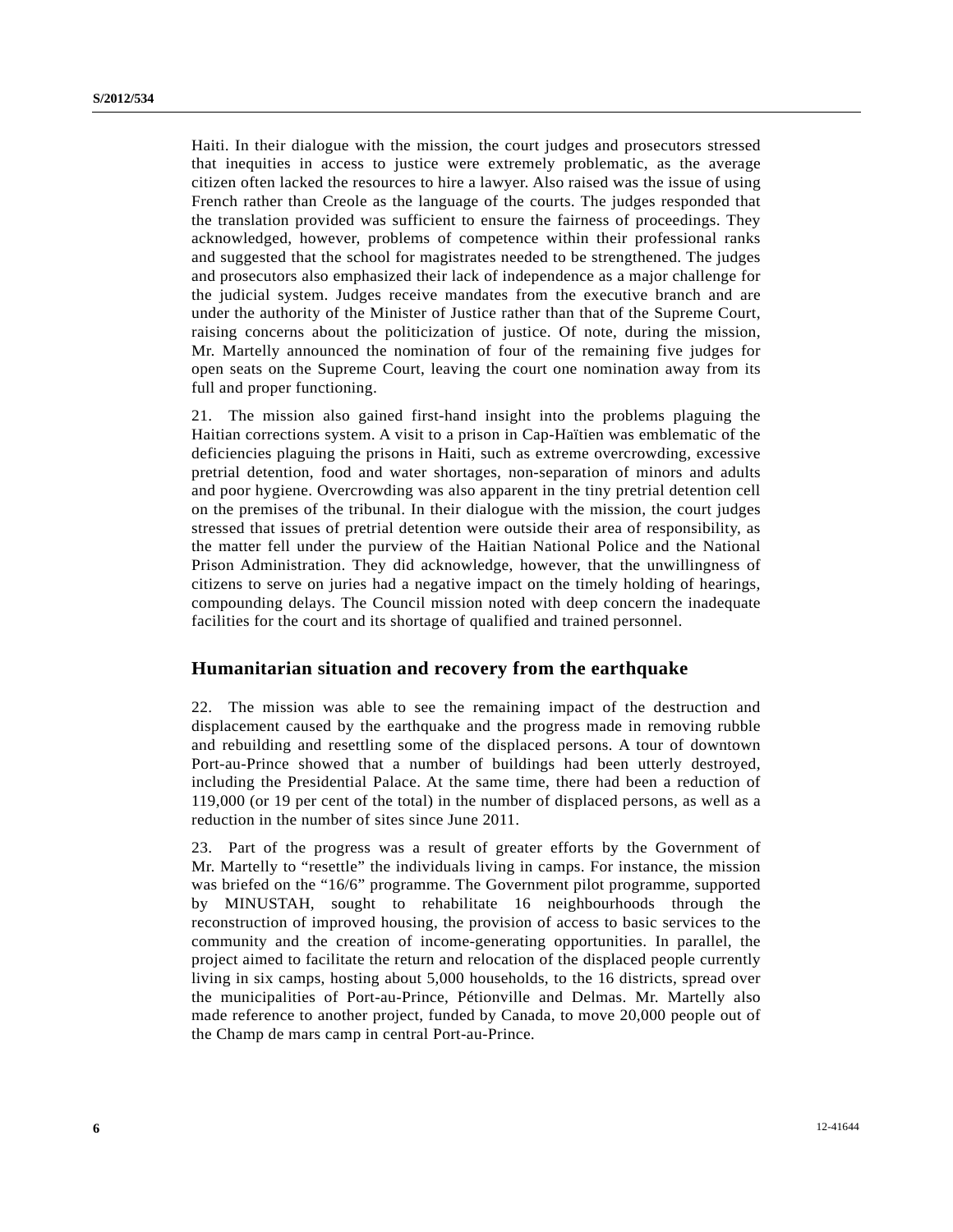24. The mission learned that there were still approximately 515,000 camp residents, including internally displaced persons, living in 707 sites, the majority of which were located in or around Port-au-Prince. The mission visited the Carradeux camp, where camp residents were still dependent on assistance for their basic survival. Council members discussed security in the camp with representatives of international and national police assigned there. Sexual and gender-based violence remain key concerns. A MINUSTAH gender unit was training the local police to interview victims, and it was reported that, as a result, camp residents were increasingly contacting both the national and international police to report cases. That was viewed as a sign of growing public confidence in the response of the authorities and a sign of productive cooperation between MINUSTAH and the Haitian National Police.

25. Invited into their tents by camp residents, Council members noted the meagreness of their belongings but also the profound dignity with which they kept their homes orderly. Speaking with women leaders in the camp, Council members took note of a long list of needs, including security, schools, access to health services and job opportunities. With respect to security, the women observed that while MINUSTAH provided backup and security for the Haitian National Police, no one was providing security for them. Greater police presence was needed, including around the tents that served as schools. The women wanted real school structures for their children and ambulances to transport the sick to hospital.

26. Council members also visited a cholera treatment centre that was part of the Haitian Group for the Study of Kaposi's Sarcoma and Opportunistic Infections and was operating in part with funding from the Global Fund to Fight AIDS, Tuberculosis and Malaria. The centre was initially established to treat HIV/AIDS and tuberculosis but had expanded operations to respond to the cholera epidemic when it broke out in October 2010. As at 8 January 2012, the number of cumulative cases of infected persons stood at 524,861, while the epidemic had killed 7,018 people since the beginning of the outbreak. The reported decrease in the infection and fatality rates could be observed at the centre, as many of its cholera treatment beds were currently empty, but infection rates were expected to increase again in the rainy season, and there was a fear that the camps for internally displaced persons would be particularly vulnerable.

27. During the course of the visit, the mission was also given the opportunity to visit the base of one of the MINUSTAH military engineering units and was briefed on their continued support to a wide range of recovery activities. The briefing noted that work carried out by the military engineering company of the Republic of Korea in Léogâne provided examples of how MINUSTAH conducted projects involving the removal of earthquake-damaged Government buildings, the preparation of land for the construction of new buildings, road repair, well drilling and river and canal drainage in preparation for the rainy season.

#### **Social and economic development**

28. Socioeconomic conditions remain a major concern. Haiti is ranked 158th out of 187 in the Human Development Index. Three quarters of the population live on less than \$2 a day, while roughly half of the population must survive on less than \$1 a day. That level of poverty is clearly a factor in the long-term stability of Haiti.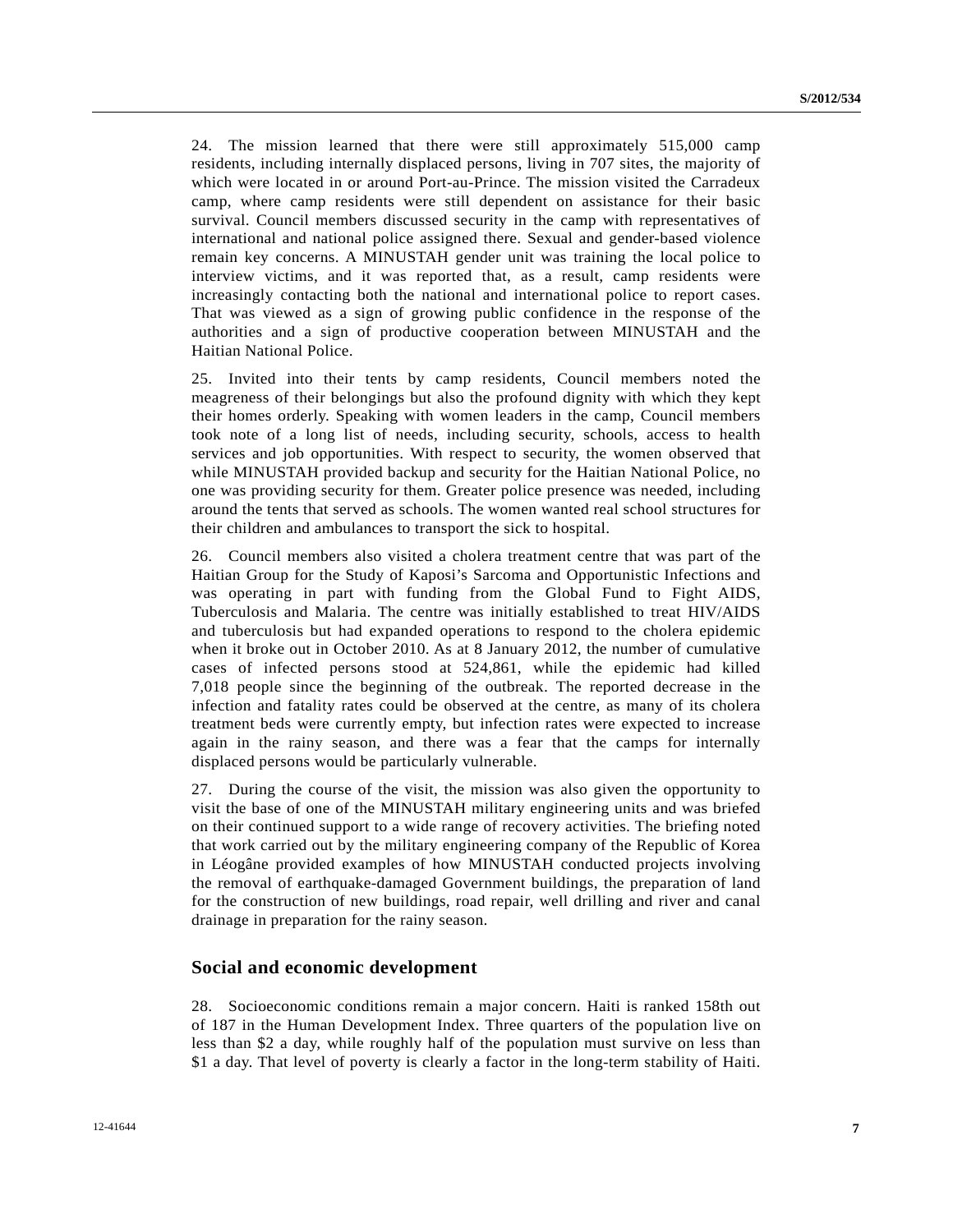Many Haitian interlocutors, particularly at the local level, emphasized the important role that assistance from the international community was playing in the reconstruction and development of Haiti. In particular, during the visit to Parliament, members of the legislature insisted that more international assistance and more funding from donors were required, although Parliamentarians told the mission that current international assistance was not taking sufficient account of Haitian national wishes.

29. By contrast, the President and his team were eager to promote a new image of Haiti to attract foreign investors. Earlier this year, Mr. Martelly attended the World Economic Forum in Davos, Switzerland, and upon his return launched a project that aims to reduce the time needed to register a business in Haiti from 105 days to 10 days. The Caracol industrial park near Cap-Haïtien is slated to create up to 60,000 jobs. Despite these positive steps, the mission noted that the Government has been slow to propose business-friendly reforms to the legislature or to articulate a clear strategy for removing structural constraints to private investment and job creation such as the absence of a system to regulate land registration and property rights. The overall weakness of the rule of law institutions in Haiti also hinders foreign investment.

30. While stressing the business side of his agenda, Mr. Martelly also acknowledged that the Haitian State needed to find ways to address the problem of the socioeconomic marginalization of such a vast segment of the population. He told Council members that he intended to put in place some social measures, such as offering free schooling to 1.1 million children, as well as a system of vouchers for mothers to receive food products and vaccinations for their children. He also wanted to provide loans to the poor, as well as cash transfers using cell phones. In addition, the Government was looking at how Haiti could develop a social security system. Those measures, however, were still in the proposal phase.

#### **Role of the United Nations Stabilization Mission in Haiti**

31. As the focus of the efforts of the United Nations in Haiti has begun to shift away from addressing the immediate aftermath of the earthquake, MINUSTAH has increasingly directed its energies towards fostering cooperation between the two branches of Government and strengthening the capacity of Haitian public and civil society institutions at both the central and local levels. The mission welcomed the ongoing efforts of the Government and international partners to reach agreement on mutual responsibilities, which would form the basis of systematic collaboration on institution-building to enable the Haitian State to fully and effectively lead the country's economic and social recovery and develop functioning rule of law institutions.

32. Of significant concern to the Council mission was the widespread criticism levelled by a wide variety of interlocutors against MINUSTAH with respect to its alleged role in the cholera epidemic, and allegations of sexual exploitation and abuse of Haitian citizens by MINUSTAH personnel. Members of Parliament, local authorities and members of civil society expressed anger and frustration over these issues. The criticism, however, was countered by the much more positive feedback that Council members received from representatives of the Haitian National Police, civil society and individuals living in camps regarding their interactions at the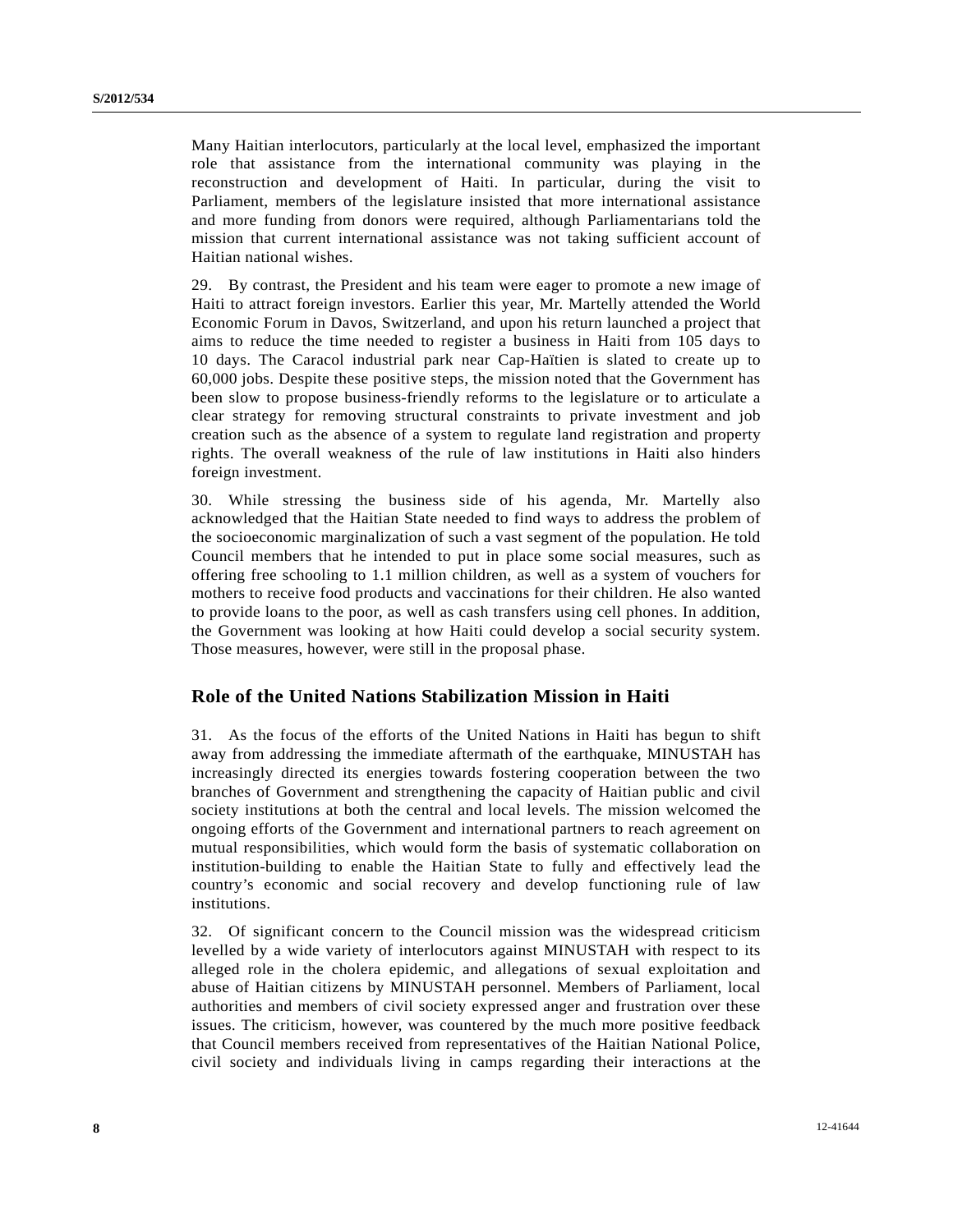working level with MINUSTAH personnel, whether through mentoring and training or through services provided.

33. Finally, noting the ongoing efforts of the Haitian authorities to attract foreign investment, the mission has taken note of the stated concerns of Mr. Martelly regarding the current wording of the Council resolutions on MINUSTAH, which state that "the situation in Haiti continues to constitute a threat to international peace and security in the region" (see, for example, resolutions 2012 (2011), 1944 (2010) and 1892 (2009)).

## **III. Observations**

34. The elections and the peaceful transfer of power in Haiti from one elected Government to another was a critical milestone in the history of the country. The Council commends the Government and people of Haiti for this historic achievement. We remain concerned, however, at the often difficult relationship between and within the executive and legislative branches of Government. We encourage all Haitian political leaders to put aside their differences and work together in a spirit of compromise to tackle critical challenges, including making progress on recovery and development to deliver real benefits to the Haitian people, undertaking needed elections, completing needed constitutional reforms, strengthening the rule of law and protecting human rights.

35. Beginning preparations for required partial legislative and local elections, including through the establishment of a credible electoral council, will be a critical next step in the consolidation of democracy in Haiti. The Council commends the support that MINUSTAH has provided to the electoral processes so far and reiterates that the international community stands ready to assist with the electoral process as it has done in the past.

36. The Council reiterates the importance of completing the reform and strengthening of the Haitian National Police so that it can assume full responsibility for security in the country, including reaching agreement among all stakeholders on what size force would be required for that purpose.

37. Council members are concerned by increasing reports that armed former military personnel have occupied former training camps in some regions. Any decision to re-establish the Haitian armed forces should be the result of a transparent process that includes the fundamental principles of democratic accountability and civilian oversight.

38. The Council has seen first-hand the challenges that Haiti faces in building critical rule of law institutions, including the police, judiciary and the corrections system. We encourage Haitian leaders to redouble their efforts to strengthen the rule of law, establish more credible State institutions and reform the legal system. Those steps are critical for the foreign investment that Haiti requires to build a more prosperous future for all its people.

39. Haiti has made significant progress in its recovery from the devastating January 2010 earthquake. The Council commends the heroic efforts of so many Haitians and their international partners in this effort, the results of which we saw in many places we visited. Much more work is needed, however.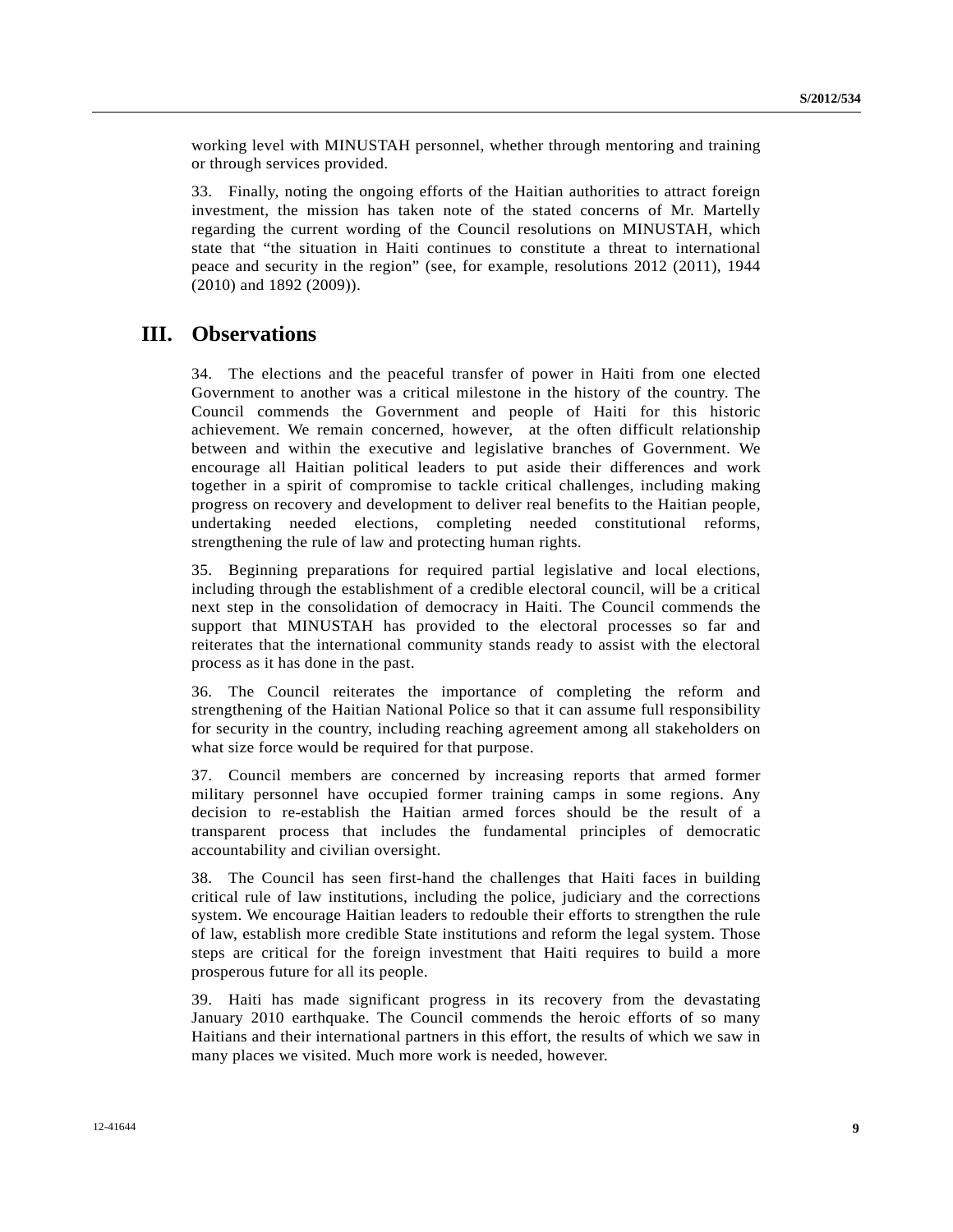40. Council members noted that while many Haitians recognize that MINUSTAH plays an important role, they continue to have deep concerns about aspects of the Mission, including allegations of sexual exploitation and abuse and claims that United Nations personnel introduced cholera into Haiti. The Council mission underscores the importance of rigorous enforcement of the United Nations zerotolerance policy on sexual exploitation and abuse and underscores the importance of thoroughly investigating and bringing to justice any personnel responsible for such misconduct.

41. The Council commends the efforts of the leadership of MINUSTAH for the ongoing orderly drawdown requested in Security Council resolution 2012 (2011). It is a critical step that will ensure that MINUSTAH is properly configured to address the challenges that Haiti faces. Yet it remains critically important that as MINUSTAH undertakes further steps, strengthened Haitian institutions are capable of assuming greater responsibility for the security and the rule of law. The Council notes the importance of MINUSTAH planning for future drawdown and reconfiguration as progress is made in building the capacity of the Haitian National Police.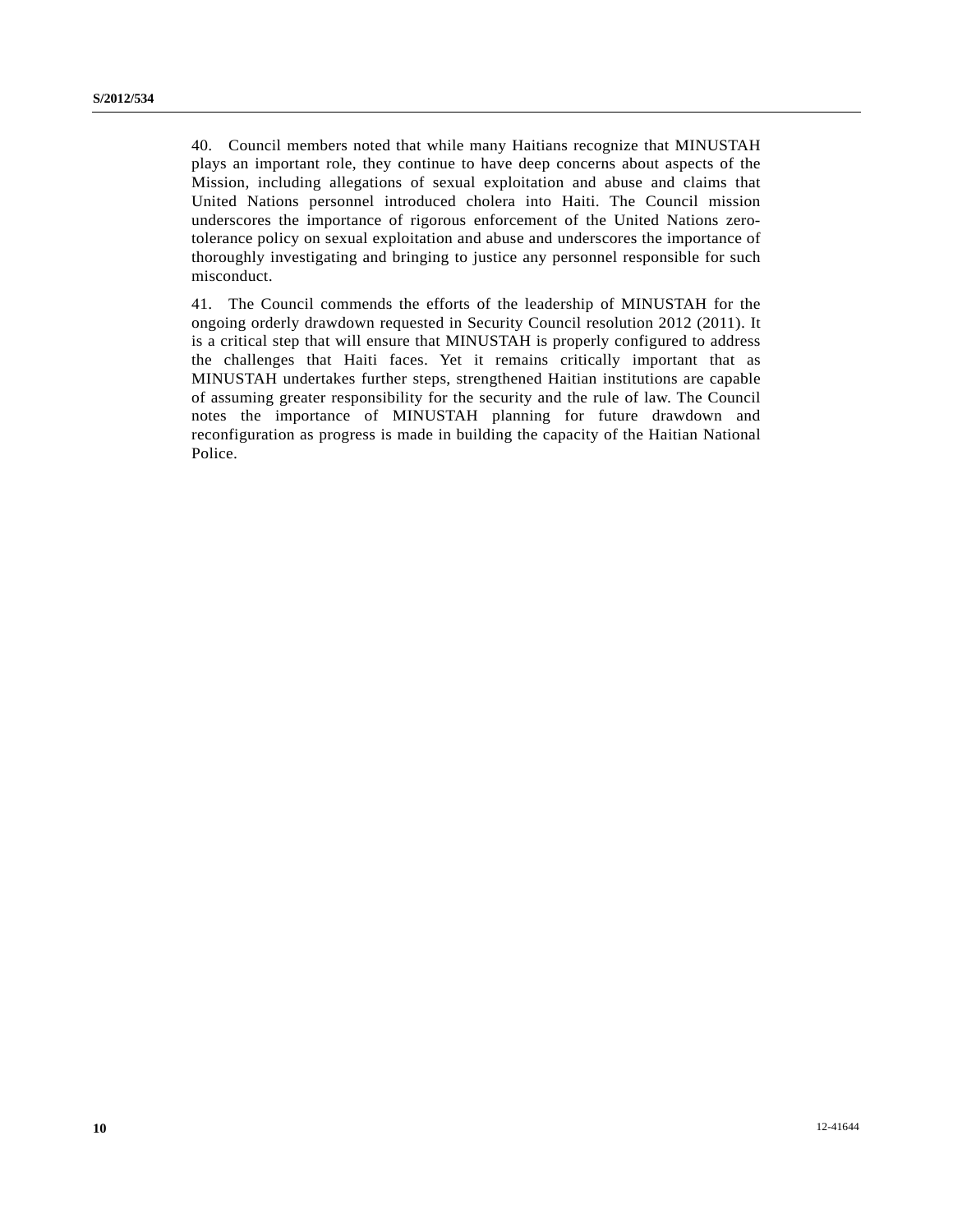## **Annex I**

#### **Terms of reference for the Security Council mission to Haiti**

The terms of reference are to:

 (a) Reaffirm the continued support of the Security Council for the Government and people of Haiti to rebuild their country, consolidate peace, democracy and stability and promote recovery and sustainable development while recognizing that Haiti has made considerable strides since the tragic earthquake of 12 January 2010 yet continues to face significant security, humanitarian and development challenges;

 (b) Assess the implementation of relevant Security Council resolutions, in particular resolution 2012 (2011), and review the progress the Government of Haiti has made, with the assistance of the international community, particularly the United Nations Stabilization Mission in Haiti (MINUSTAH), in addressing the interconnected challenges in the areas of stability and security, including strengthening the rule of law and protecting civilians; economic and social development; institutional reform and governance, including elections; border management; and human rights;

 (c) Express strong support for MINUSTAH and the Special Representative of the Secretary-General and their efforts to improve stability and governance in Haiti, and create conditions conducive to the security, reconstruction and development of Haiti;

 (d) Assess the ongoing strengthening of the Haitian National Police and the increasing exercise by national authorities of the responsibility of the Haitian State for the maintenance of stability and security in the country, examine efforts by MINUSTAH to increase coordination with the Haitian National Police and to strengthen their capacity in order for them to take full responsibility for security needs, underscore the importance of adequate funding for the Haitian National Police, encourage the Government of Haiti to take advantage of the support being provided by the international community to guarantee the provision of adequate security for the Haitian people, and assess the full range of the rule of law, security and security-related structures of the country;

 (e) Reiterate the importance of immediate, medium- and long-term sustained efforts to support the reconstruction of Haiti; consolidate democracy, peace and stability; ensure the protection of human rights; and promote sustainable development; while bearing in mind the ownership and primary responsibility of the Government and people of Haiti;

 (f) Evaluate and discuss with the Government of Haiti the progress in earthquake recovery, including the overall humanitarian situation, rubble removal, housing reconstruction and the rebuilding of critical infrastructure; evaluate the impact of those efforts on security, stability and development; and assess the capacity of the Government of Haiti and the private sector to carry out civil engineering and reconstruction tasks, including consulting the Government of Haiti on how capacity can be increased so that Haitians take a wider role in reconstruction;

 (g) Review and assess the efforts of the Government of Haiti, with the support of MINUSTAH and the cooperation of Member States, to address challenges to security, including threats to internally displaced persons and other vulnerable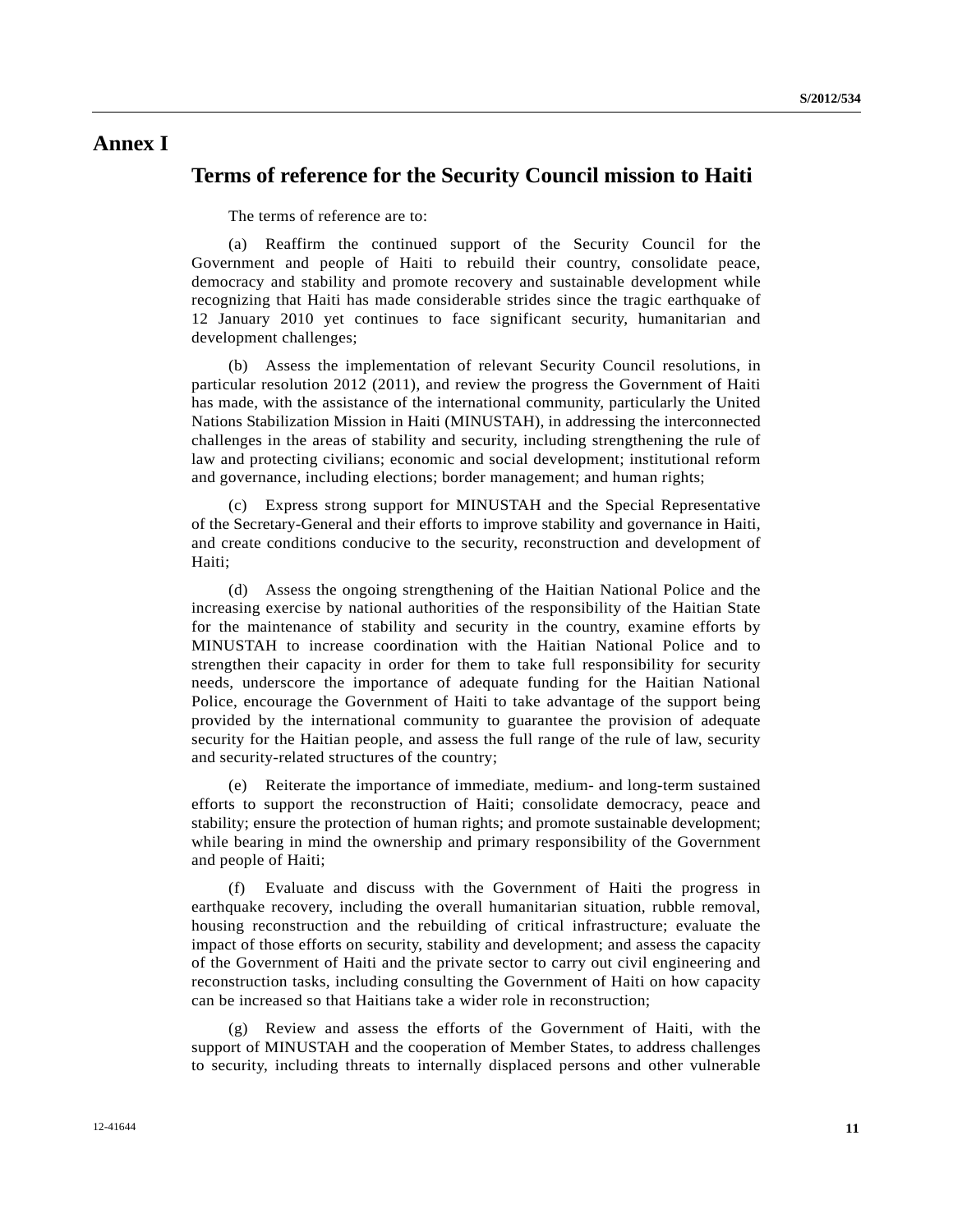groups; sexual and gender-based violence; cross-border trafficking of persons, drugs and arms; and other criminal activities;

 (h) Urge all relevant political actors in Haiti, in particular the executive and legislative branches, to engage in an effective dialogue towards a political agreement that would consolidate a concrete forward agenda for progress in key areas, such as the security, budget, recovery and development priorities of Haiti; elections and electoral reform, including the participation of women in the electoral process; and the completion of constitutional reform;

 (i) Review the progress achieved so far, and assess the state of planning and implementation of the upcoming legislative and local Government elections;

Underscore the importance of mutual commitments made by the international community and Haiti and convey the importance of the fulfilment of all pledges of support to reconstruction;

 (k) Assess the impact of the health challenges facing Haiti on the security and stability of the country and examine the efforts of the United Nations system, particularly MINUSTAH, to assist the Government of Haiti in addressing emerging health issues;

 (l) Underscore the importance of full compliance of all MINUSTAH personnel with the United Nations zero-tolerance policy on sexual exploitation and abuse and assess steps taken to implement the policy;

 (m) Review the progress of implementation by MINUSTAH of the force reduction authorized by the Security Council in its resolution 2012 (2011), assess planning to encourage greater Haitian ownership of security and reconstruction activities and examine the potential for adjustments to MINUSTAH force configuration based on the overall improved security situation on the ground, taking into account the impact of social and political realities on stability and security, the increasing development of Haitian State capabilities, including the ongoing strengthening of the Haitian National Police, and the increasing exercise by the national authorities of their responsibility for the maintenance of stability and security.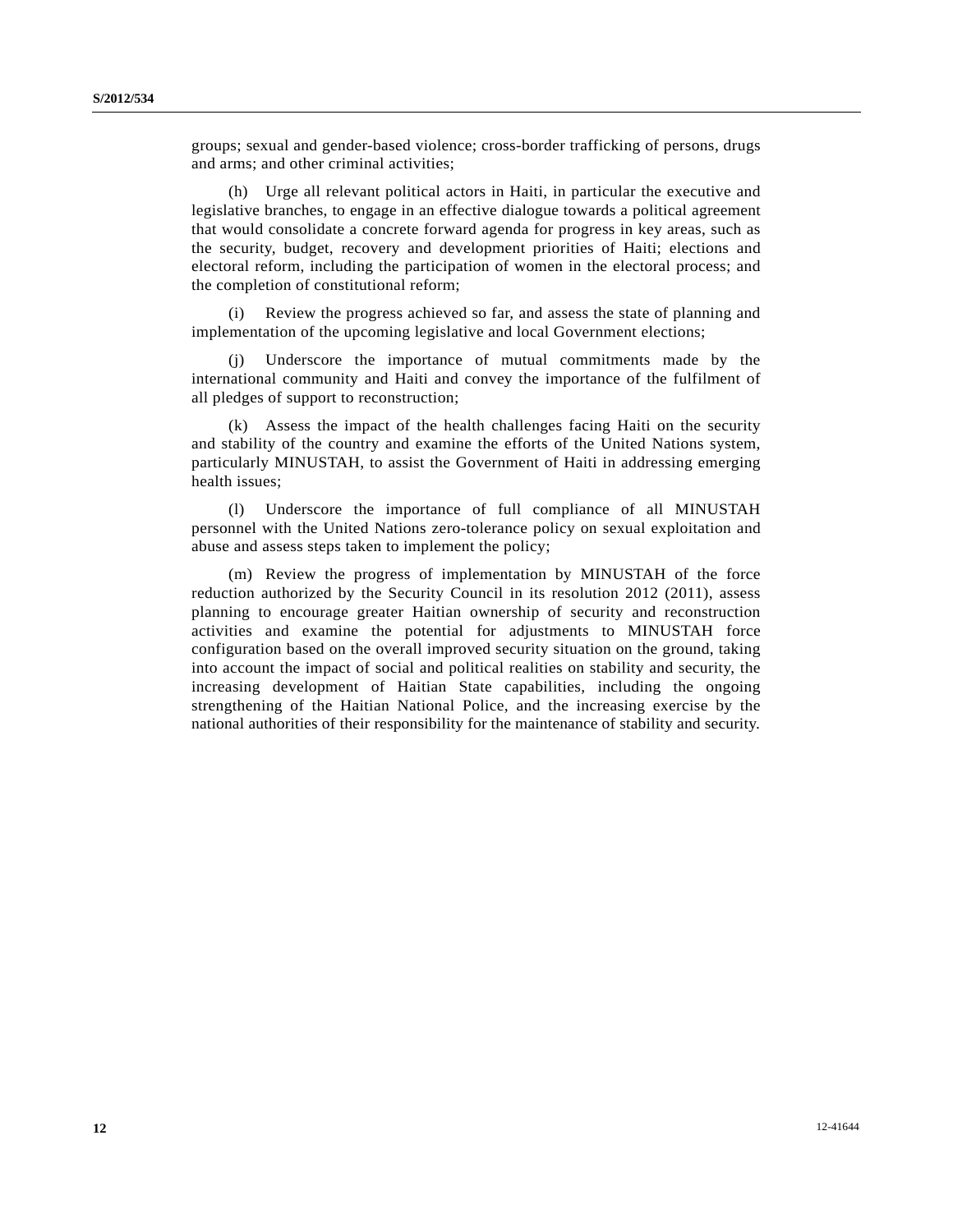## **Annex II**

# **Schedule of meetings of the Security Council mission to Haiti**

## **Monday, 13 February 2012**

| $3.30$ p.m.               | Arrival in Port-au-Prince from New York                                            |  |  |
|---------------------------|------------------------------------------------------------------------------------|--|--|
| 3.45 p.m.                 | Press conference                                                                   |  |  |
| $4.15$ p.m.               | Meeting with the Special Representative of the Secretary-General                   |  |  |
| 7 p.m.                    | Meeting and dinner hosted by Prime Minister Garry Conille                          |  |  |
| Tuesday, 14 February 2012 |                                                                                    |  |  |
| 8 a.m.                    | Travel through Port-au-Prince                                                      |  |  |
| 9 a.m.                    | Meeting with Parliamentarians                                                      |  |  |
| $10.30$ a.m.              | Military briefing in Fort National military camp                                   |  |  |
| 12.20 p.m.                | Departure to Miragoâne                                                             |  |  |
| 12.50 p.m.                | Visit in Miragoâne and United Nations police/Haitian National Police<br>activities |  |  |
| $1.50$ p.m.               | Departure from Miragoâne                                                           |  |  |
| $2.15$ p.m.               | Arrival in Léogâne and activities with engineers from the Republic of<br>Korea     |  |  |
| 4.45 p.m.                 | Departure from Léogâne                                                             |  |  |
| 5 p.m.                    | Arrival in Port-au-Prince                                                          |  |  |
| 5.30 p.m.                 | Meeting with President Michel Martelly                                             |  |  |
| 8 p.m.                    | Reception hosted by the Special Representative of the Secretary-<br>General        |  |  |

#### **Wednesday, 15 February 2012**

| 8.20 a.m.    | Departure from Port-au-Prince to Cap-Haïtien                         |
|--------------|----------------------------------------------------------------------|
| 9.50 a.m.    | Arrival in Cap-Haïtien and visits in town                            |
| noon         | Departure to Caracol industrial site                                 |
| $12.20$ p.m. | Arrival in Caracol and site visit                                    |
| $12.45$ p.m. | Departure from Caracol                                               |
| $1.30$ p.m.  | Arrival in Port-au-Prince and lunch with military units              |
| 3.15 p.m.    | Police briefing at Delmas 33 police station                          |
| 4.10 p.m.    | Departure from Port-au-Prince to New York for part of the delegation |